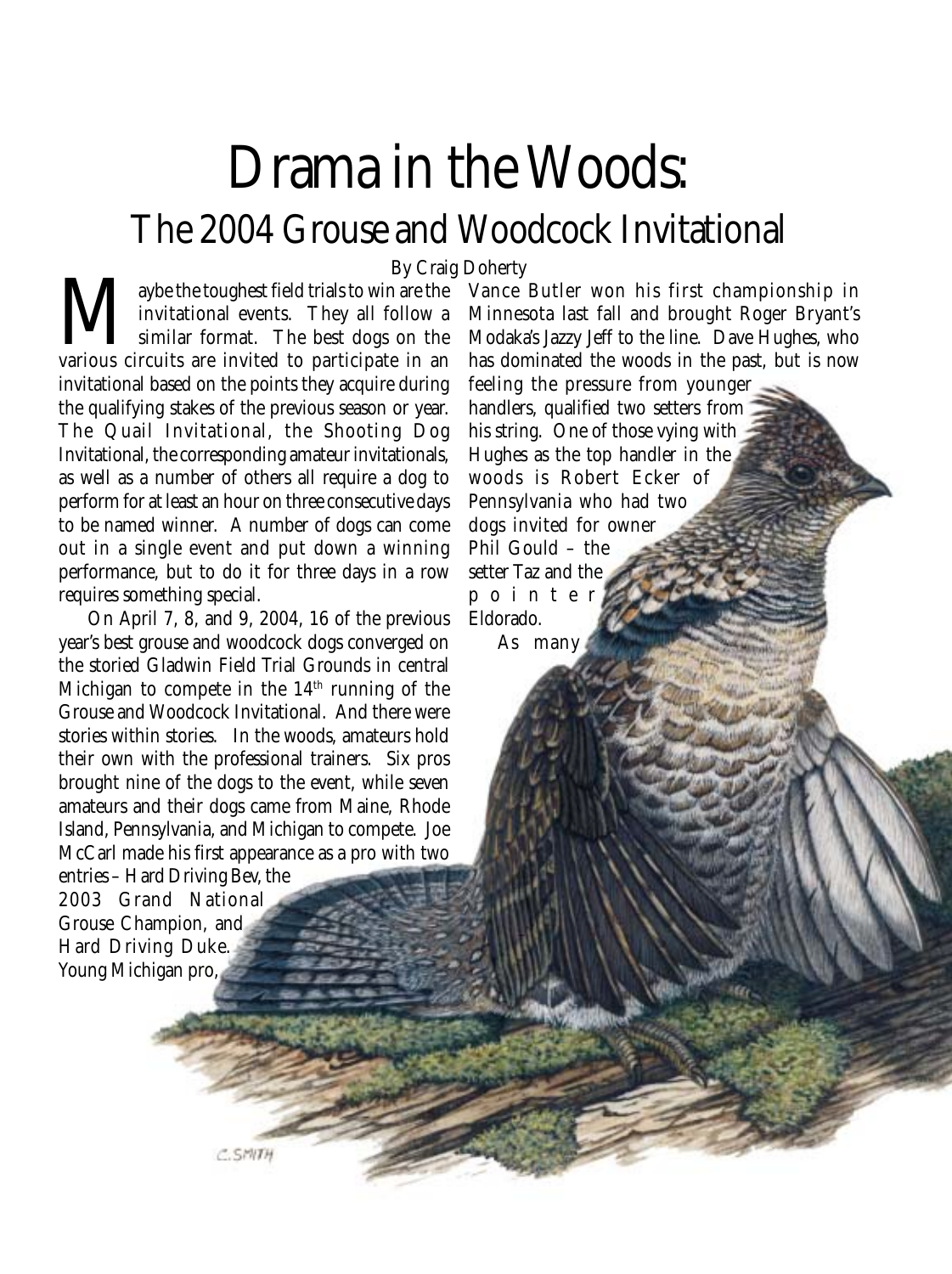

know, the woods are the last venue where setters outnumber pointers and this was the case with this year's Invitational where the entry included nine setters and seven pointers. Among the pointers was one of the year's most amazing stories. Wynot Ace had won both the National Amateur Grouse and the International Amateur Woodcock Championships in the fall of 2003 as a derby. At 20 months of age last fall, he is the youngest dog to win a national amateur

championship. When he came to the line at the Invitational, Ace had reached the ripe old age of 26 months.

On his first day, his youthful exuberance caused a 12 minute absence at the beginning of the hour and then he went on to dig out two scouted limb finds on woodcock to show his dual championships were no fluke. He had many fans in the gallery who hoped for improvement on the second day, and a shot at the finals on Friday. During his second hour, the open woods of the Gladwin grounds gave Ace the chance to remind all that he is still a derby as he visited the farthest reaches of the grounds seemingly oblivious to his handler. The dog is excitement personified on the ground and on point, and has a bright future ahead of him.

Joe McCarl's Hard Driving Bev earned day money on the first day but the buzz throughout the trial was about two old warriors who had owned the Invitational for the previous four years. The setters, Pioneer Will, nine, and his younger full-sister,

## *Left: Pioneer Will (Achy Breaky Jackee X Ha Ja Susie) and his younger sister Centerfold Rose Have dominated the Grouse and Woodcock Invitational for the last five renewals.*

Centerfold Rose, eight, had had their names engraved on the winner's trophy for the last four years. Rose had won in 2001 and 2003 while Will been champion in 2002 and is now a three time champion, three time runner-up champion, and has won two classics in the woods. Rose had experienced a life-threatening infection caused by an unborn pup and had almost died since she had won the title in 2003. Her amateur owner/handler Dr. Harold Holmes of Michigan expressed concern

before the event that she was not back in top form for the event.

Will, on the other hand, had just gone out to Pennsylvania and bested a field of 58 dogs in the Armstrong Classic to show he was ready to get the job done for Michigan pro handler Scott Chaffee and owners Jack Harang of Louisiana and Woodland Kennels. On the first day, Rose showed she could still dig out the elusive grouse of Gladwin with two super finds on the often jumpy birds. Her race was solid and forward. Will also ran well the first day and pinned a grouse, but two nonproductives kept him out of the day money.

Rose and Will were definitely the sentimental favorites on the second day and each had a large gallery. Rose showed her big heart as she reached out farther and harder than the first day and again dug out a grouse. Will also improved his ground effort with his bell fading out from time to time but always to the front. His second day was complemented with two grouse finds, the second coming just at time. Will got the day money for the second day and everyone expected to see the two white setters run again on Friday. Most hoped to see them go head to head.

The announcement was made back at Alibi Hall, the headquarters on the grounds. Eldorado, Phil Gould's pointer handled by Robert Ecker, and Grouse River Rock, owned and handled by Jim Gingas of Michigan, would be the first brace on Friday morning.